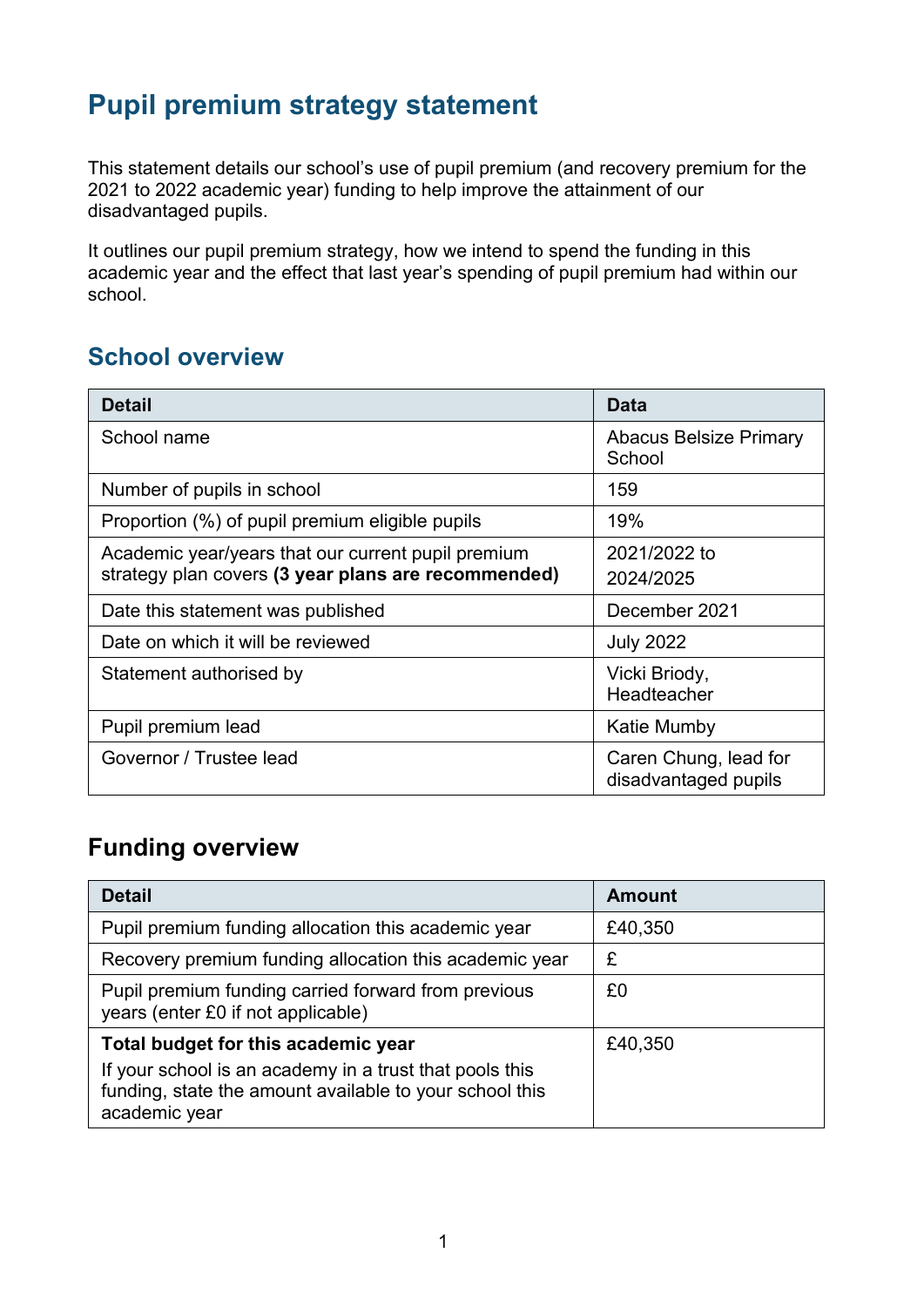# **Part A: Pupil premium strategy plan**

### **Statement of intent**

Our intention is that all pupils, irrespective of their background or the challenges they face, make good progress and achieve high attainment across all subject areas. The focus of our pupil premium strategy is to support disadvantaged pupils to achieve that goal, including progress for those who are already high attainers. We also strive to improve their cultural capital and expose children to the vibrant and culturally diverse city that we live in.

We will consider the challenges faced by vulnerable pupils, such as those who have a social worker and young carers. The activity we have outlined in this statement is also intended to support their needs, regardless of whether they are disadvantaged or not.

Quality first teaching is at the heart of our approach, with a focus on areas in which disadvantaged pupils require the most support. This is proven to have the greatest impact on closing the disadvantage attainment gap and at the same time will benefit the non-disadvantaged pupils in our school. Implicit in the intended outcomes detailed below, is the intention that non-disadvantaged pupils' attainment will be sustained and improved alongside progress for their disadvantaged peers. This will include closing the gap caused by school closures for all pupils but specifically for disadvantaged and vulnerable pupils.

Our approach will be responsive to common challenges and individual needs, rooted in robust diagnostic assessment, not assumptions about the impact of disadvantage. The approaches we have adopted complement each other to help pupils excel. To ensure they are effective we will:

- ensure disadvantaged pupils are challenged in the work that they're set
- act early to intervene at the point need is identified
- adopt a whole school approach in which all staff take responsibility for disadvantaged pupils' outcomes and raise expectations of what they can achieve
- Scaffold learning effectively to ensure all children achieve the same outcomes.
- Support is provided to enhance their social and emotional wellbeing where needed.

## **Challenges**

This details the key challenges to achievement that we have identified among our disadvantaged pupils.

|        | Challenge   Detail of challenge |
|--------|---------------------------------|
| number |                                 |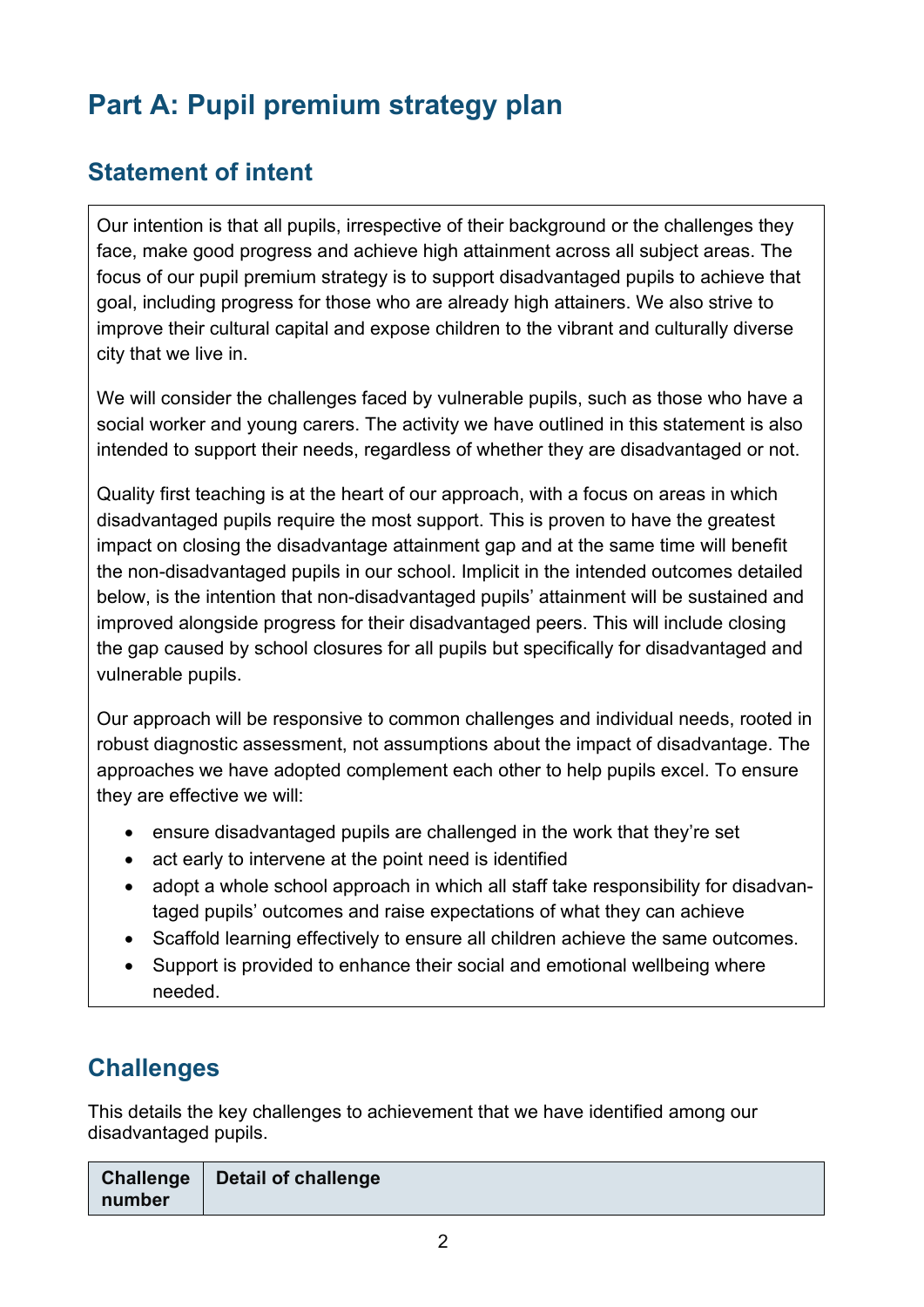| 1              | Assessments, observations, and discussions with pupils indicate under-<br>developed oral language skills and vocabulary gaps among many disad-<br>vantaged pupils. These are evident from Reception through to KS2 and<br>in general, are more prevalent among our disadvantaged pupils than<br>their peers. |
|----------------|--------------------------------------------------------------------------------------------------------------------------------------------------------------------------------------------------------------------------------------------------------------------------------------------------------------|
| $\overline{2}$ | Internal assessments indicate that reading attainment among disadvan-<br>taged pupils is significantly below that of non-disadvantaged pupils.                                                                                                                                                               |
| 3              | Internal assessments indicate that writing attainment among disadvan-<br>taged pupils is significantly below that of non-disadvantaged pupils.                                                                                                                                                               |
| 4              | Our assessments and observations indicate that the education and well-<br>being of many of our disadvantaged pupils have been impacted by par-<br>tial school closures to a greater extent than for other pupils. These find-<br>ings are supported by national studies.                                     |
|                | This has resulted in significant knowledge gaps leading to pupils falling<br>further behind age-related expectations, especially in writing.                                                                                                                                                                 |
| 5              | Observations and discussions with pupils and families have identified<br>social and emotional issues for many pupils, and a lack of enrichment<br>opportunities during school closure. These challenges particularly affect<br>disadvantaged pupils, including their attainment.                             |
| 6              | Our attendance data over the last year indicates that attendance among<br>disadvantaged pupils has been between 5 - 10% lower than for non-dis-<br>advantaged pupils.                                                                                                                                        |
|                | 3% of disadvantaged pupils have been 'persistently absent' compared<br>to 3% of their peers during that period. Our assessments and observa-<br>tions indicate that absenteeism is negatively impacting disadvantaged<br>pupils' progress.                                                                   |

#### **Intended outcomes**

This explains the outcomes we are aiming for **by the end of our current strategy plan**, and how we will measure whether they have been achieved.

| <b>Intended outcome</b>                                                           | <b>Success criteria</b>                                                                                                                                                                                                                                                   |
|-----------------------------------------------------------------------------------|---------------------------------------------------------------------------------------------------------------------------------------------------------------------------------------------------------------------------------------------------------------------------|
| Improved oral<br>language skills and<br>vocabulary among<br>disadvantaged pupils. | Assessments and observations indicate significantly im-<br>proved oral language among disadvantaged pupils. This is<br>evident when triangulated with other sources of evidence,<br>including engagement in lessons, book scrutiny and ongo-<br>ing formative assessment. |
| Improved reading<br>attainment among<br>disadvantaged pupils.                     | KS2 reading outcomes in 2024/25 show that more than<br>90% of disadvantaged pupils met the expected standard.                                                                                                                                                             |
| Improved writing<br>attainment for                                                | KS2 writing outcomes in 2024/25 show that more than 90%<br>of disadvantaged pupils met the expected standard.                                                                                                                                                             |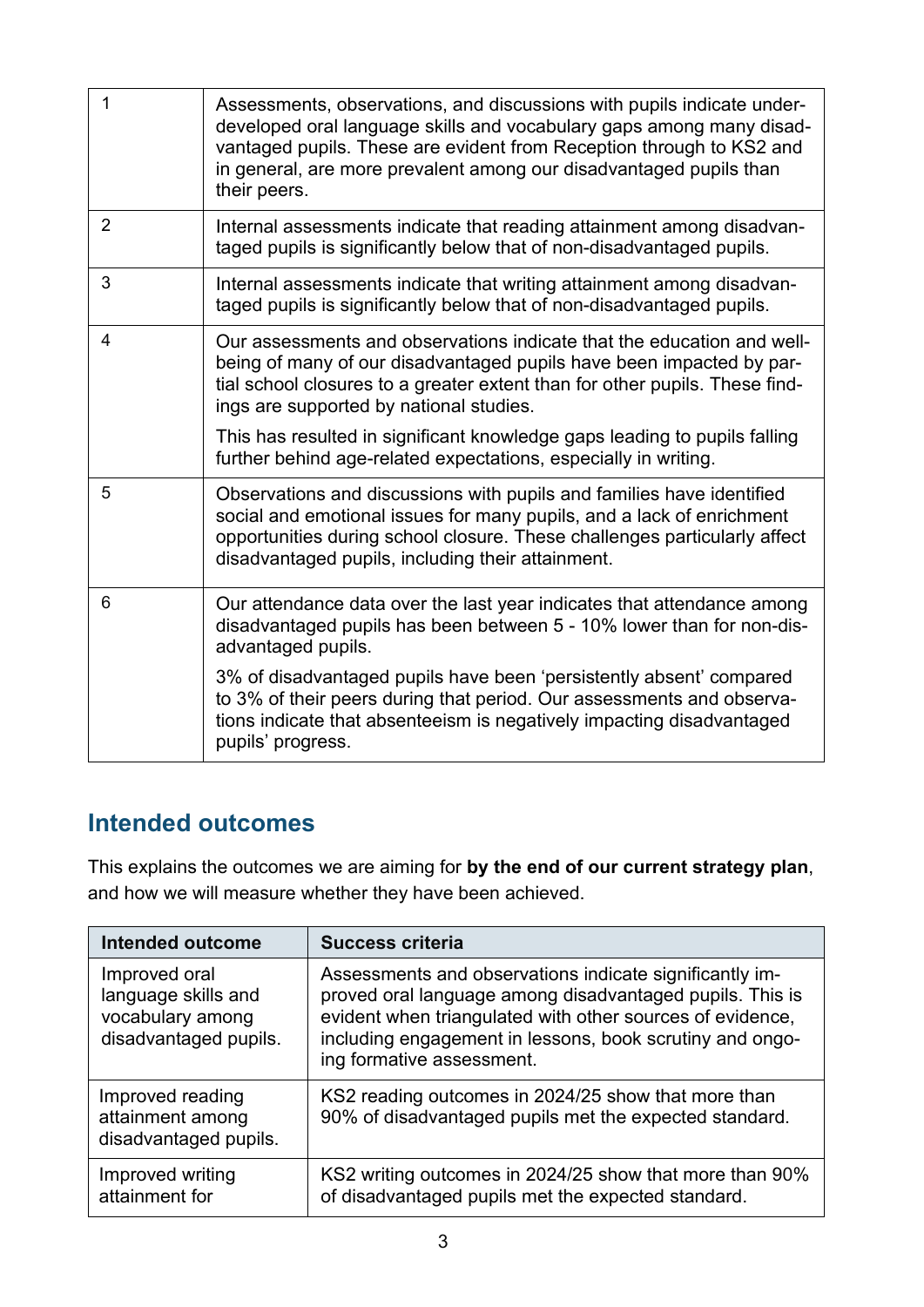| disadvantaged pupils at<br>the end of KS2.                                                                                 |                                                                                                                                                                                                                                                                                                                                                                                                                          |
|----------------------------------------------------------------------------------------------------------------------------|--------------------------------------------------------------------------------------------------------------------------------------------------------------------------------------------------------------------------------------------------------------------------------------------------------------------------------------------------------------------------------------------------------------------------|
| To achieve and sustain<br>improved wellbeing for<br>all pupils in our school,<br>particularly our<br>disadvantaged pupils. | Sustained high levels of wellbeing from 2024/25 demon-<br>strated by:<br>qualitative data from student voice, student and parent<br>surveys and teacher observations<br>a significant increase in participation in enrichment ac-<br>tivities, particularly among disadvantaged pupils                                                                                                                                   |
| To achieve and sustain<br>improved attendance<br>for all pupils,<br>particularly our<br>disadvantaged pupils.              | Sustained high attendance from 2024/25 demonstrated by:<br>the overall absence rate for all pupils being no more<br>than 5%, and the attendance gap between disadvan-<br>taged pupils and their non-disadvantaged peers being<br>reduced by 0%.<br>the percentage of all pupils who are persistently absent<br>being below 3% and the figure among disadvantaged<br>pupils being no more than 1% lower than their peers. |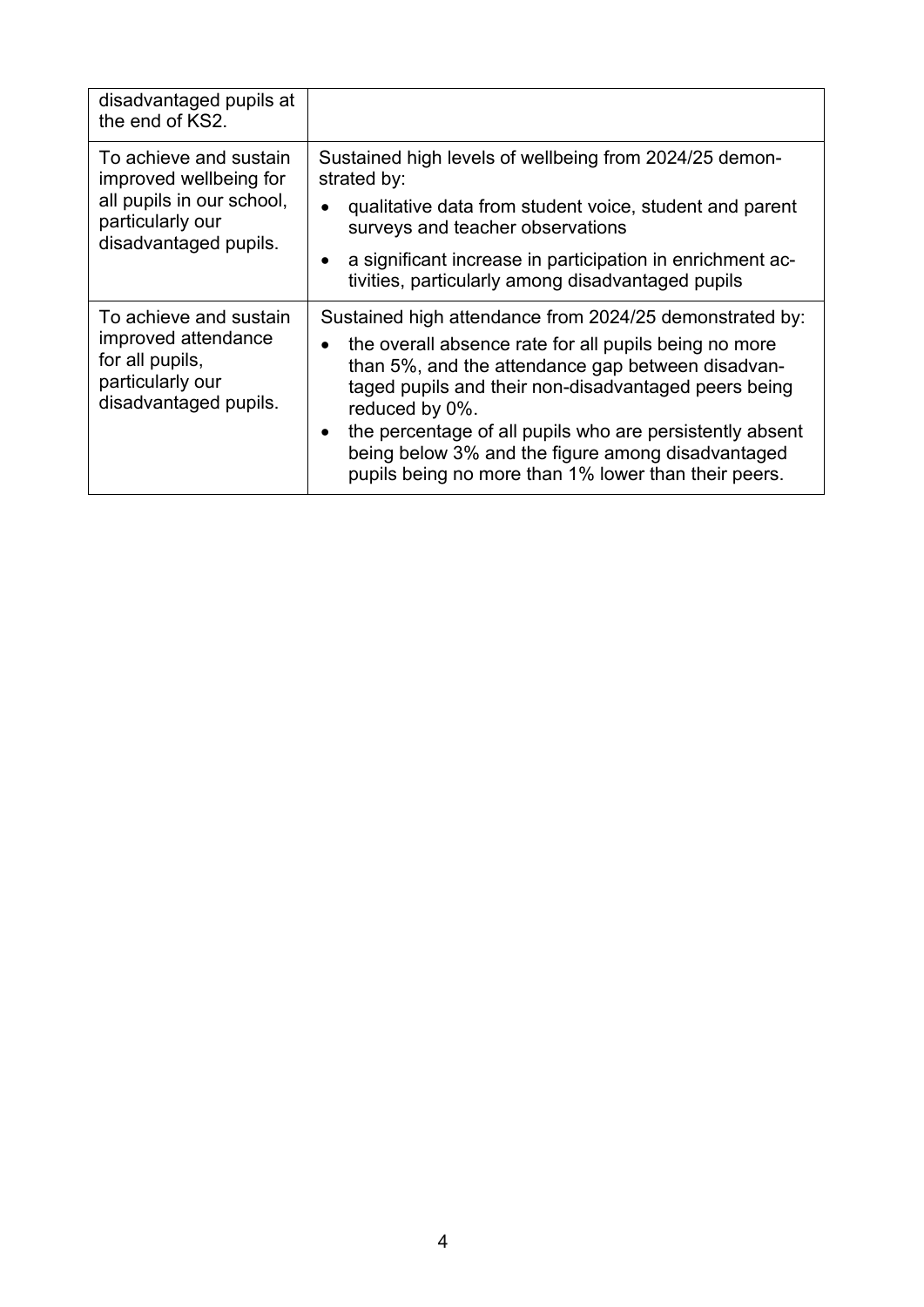## **Activity in this academic year**

This details how we intend to spend our pupil premium (and recovery premium funding) **this academic year** to address the challenges listed above.

#### **Teaching (for example, CPD, recruitment and retention)**

Budgeted cost: **£15,000**

| <b>Activity</b>                                                                                                                                                                                                                                                           | <b>Evidence that supports this</b><br>approach                                                                                                                                                                                                                                                                                                               | <b>Challenge</b><br>number(s)<br>addressed |
|---------------------------------------------------------------------------------------------------------------------------------------------------------------------------------------------------------------------------------------------------------------------------|--------------------------------------------------------------------------------------------------------------------------------------------------------------------------------------------------------------------------------------------------------------------------------------------------------------------------------------------------------------|--------------------------------------------|
| Training for staff to ensure<br>assessments are interpreted<br>and administered correctly.                                                                                                                                                                                | Standardised tests can provide reliable<br>insights into the specific strengths and<br>weaknesses of each pupil to help<br>ensure they receive the correct<br>additional support through interventions<br>or teacher instruction:<br>Standardised tests   Assessing and<br><b>Monitoring Pupil Progress   Education</b><br><b>Endowment Foundation   EEF</b> | 1, 2, 3, 4                                 |
| Embedding dialogic activities<br>across the school curricu-<br>lum. These can support pu-<br>pils to articulate key ideas,<br>consolidate understanding<br>and extend vocabulary.<br>We will purchase resources<br>and fund ongoing teacher<br>training and release time. | There is a strong evidence base that<br>suggests oral language interventions,<br>including dialogic activities such as<br>high-quality classroom discussion, are<br>inexpensive to implement with high im-<br>pacts on reading:<br><b>Oral language interventions   Toolkit</b><br><b>Strand   Education Endowment Foun-</b><br>dation   EEF                 | 1                                          |
| Purchase of a DfE validated<br><b>Systematic Synthetic Phon-</b><br>ics programme to secure<br>stronger phonics teaching<br>for all pupils.<br>(Little Wandle phonics pro-<br>gramme)                                                                                     | Phonics approaches have a strong<br>evidence base that indicates a positive<br>impact on the accuracy of word reading<br>(though not necessarily<br>comprehension), particularly for<br>disadvantaged pupils:<br><b>Phonics   Toolkit Strand   Education</b><br><b>Endowment Foundation   EEF</b>                                                            | $\overline{2}$                             |
| Enhancement of our reading<br>and writing teaching and<br>curriculum planning in line<br>with DfE and EEF guidance.<br>We will fund teacher release<br>time to embed key elements<br>of guidance in school and to                                                         | The EEF guidance is based on a range<br>of the best available evidence:<br>https://educationendowmentfounda-<br>tion.org.uk/education-evidence/guid-<br>ance-reports/literacy-ks-1                                                                                                                                                                           | 3                                          |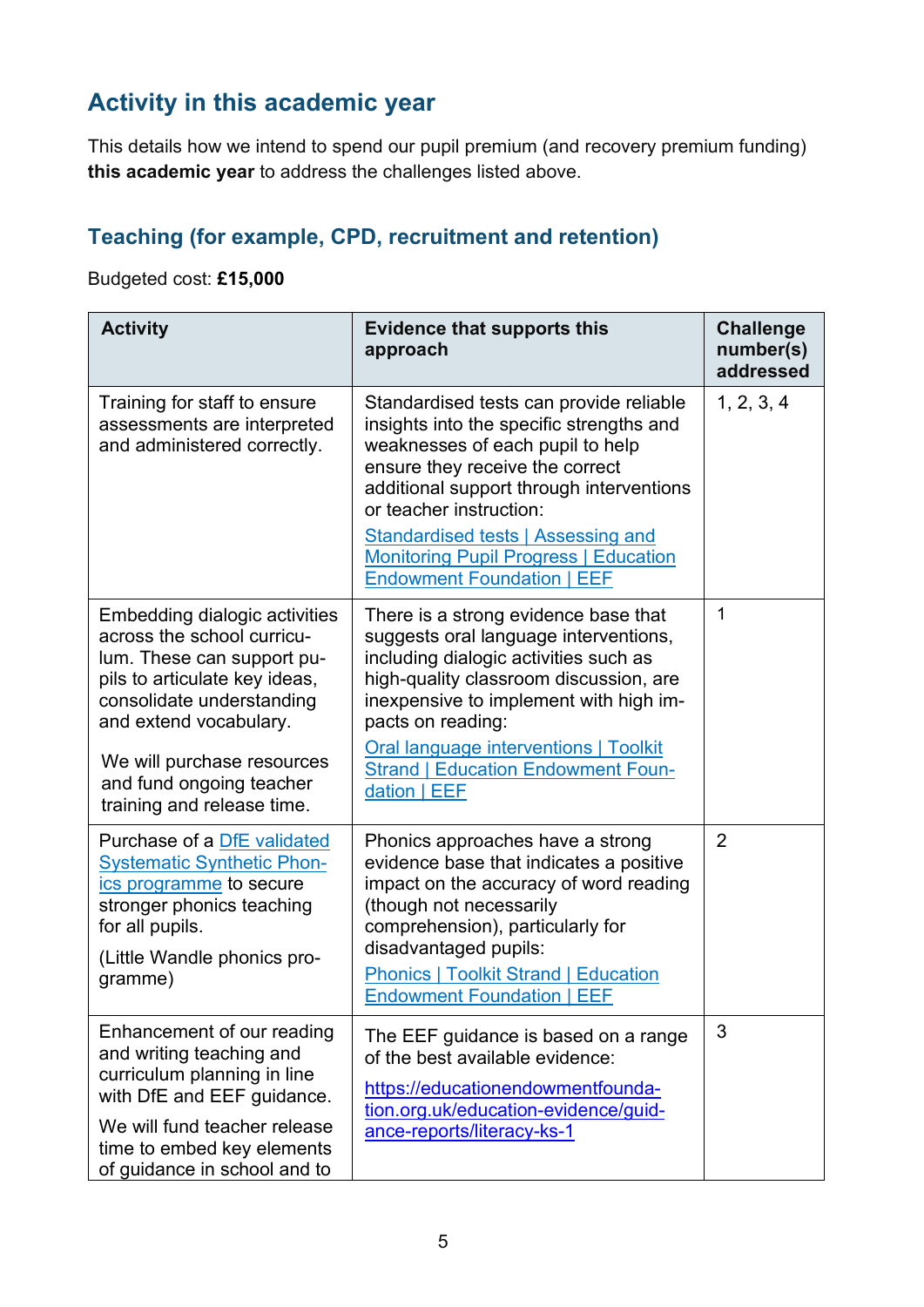| access Talk 4 Writing re-<br>sources and CPD sessions                                                                                                            | https://educationendowmentfounda-<br>tion.org.uk/education-evidence/guid-<br>ance-reports/literacy-ks2                                                                                                                                                                                                                                       |   |
|------------------------------------------------------------------------------------------------------------------------------------------------------------------|----------------------------------------------------------------------------------------------------------------------------------------------------------------------------------------------------------------------------------------------------------------------------------------------------------------------------------------------|---|
| Improve the quality of social<br>and emotional learning and<br>support using tailored ap-<br>proaches and our school<br>counsellor for particular chil-<br>dren. | There is extensive evidence<br>associating childhood social and<br>emotional skills with improved<br>outcomes at school and in later life<br>(e.g., improved academic performance,<br>attitudes, behaviour and relationships<br>with peers):<br><b>EEF Social and Emotional Learning.</b><br>pdf(educationendowmentfoundation.or<br>$g.$ uk) | 5 |

#### **Targeted academic support (for example, tutoring, one-to-one support structured interventions)**

Budgeted cost: **£10,350**

| <b>Activity</b>                                                                                                                                                                                              | Evidence that supports this approach                                                                                                                                                                                                                                                                                                                                           | <b>Challenge</b><br>number(s)<br>addressed |
|--------------------------------------------------------------------------------------------------------------------------------------------------------------------------------------------------------------|--------------------------------------------------------------------------------------------------------------------------------------------------------------------------------------------------------------------------------------------------------------------------------------------------------------------------------------------------------------------------------|--------------------------------------------|
| Use of Wellcomm to<br>assess pupils and<br>provide structured<br>interventions to address<br>poor oracy.                                                                                                     | Oral language interventions can have a<br>positive impact on pupils' language skills.<br>Approaches that focus on speaking,<br>listening and a combination of the two<br>show positive impacts on attainment:<br>Oral language interventions   EEF<br>(educationendowmentfoundation.org.uk)                                                                                    | 1, 4                                       |
| <b>Additional phonics</b><br>sessions targeted at<br>disadvantaged pupils<br>who require further<br>phonics support. This<br>will be delivered<br>alongside out Little<br><b>Wandle phonics</b><br>programme | Phonics approaches have a strong<br>evidence base indicating a positive impact<br>on pupils, particularly from disadvantaged<br>backgrounds. Targeted phonics<br>interventions have been shown to be more<br>effective when delivered as regular<br>sessions over a period up to 12 weeks:<br><b>Phonics   Toolkit Strand   Education</b><br><b>Endowment Foundation   EEF</b> | $\overline{2}$                             |
| Utilising our school staff<br>to provide school-led<br>tutoring for pupils whose<br>education has been<br>most impacted by the<br>pandemic. A significant                                                    | Tuition targeted at specific needs and<br>knowledge gaps can be an effective<br>method to support low attaining pupils or<br>those falling behind, both one-to-one:                                                                                                                                                                                                            | 4                                          |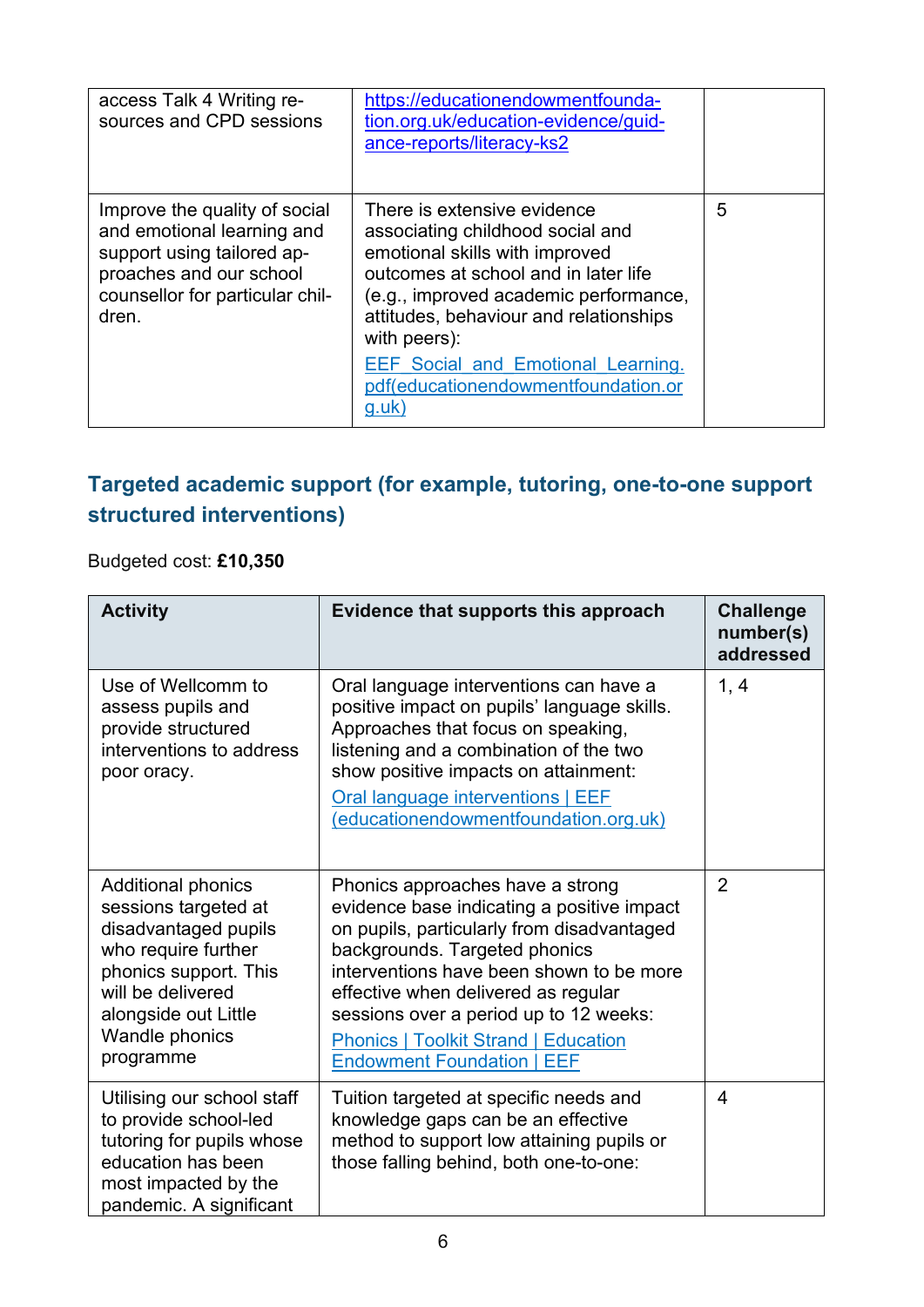### **Wider strategies (for example, related to attendance, behaviour, wellbeing)**

Budgeted cost: **£15,000**

| <b>Activity</b>                                                                                                                                                                                                                                                                               | <b>Evidence that supports this</b><br>approach                                                                                                                                                                | <b>Challenge</b><br>number(s)<br>addressed |
|-----------------------------------------------------------------------------------------------------------------------------------------------------------------------------------------------------------------------------------------------------------------------------------------------|---------------------------------------------------------------------------------------------------------------------------------------------------------------------------------------------------------------|--------------------------------------------|
| We have developed and enhanced<br>and bespoke social emotional<br>curriculum to promote personal<br>awareness and wellbeing.                                                                                                                                                                  | https://educationendowmentfou<br>ndation.org.uk/education-<br>evidence/teaching-learning-<br>toolkit/social-and-emotional-<br><u>learning</u>                                                                 | 5                                          |
| Embedding principles of good<br>practice set out in the DfE's<br><b>Improving School Attendance</b><br>advice.<br>This will involve training and release<br>time for staff to develop and<br>implement new procedures and<br>appointing attendance/support<br>officers to improve attendance. | The DfE guidance has been<br>informed by engagement with<br>schools that have significantly<br>reduced levels of absence and<br>persistent absence.                                                           | 6                                          |
| Contingency fund for acute issues.                                                                                                                                                                                                                                                            | Based on our experiences and<br>those of similar schools to ours,<br>we have identified a need to set<br>a small amount of funding aside<br>to respond quickly to needs that<br>have not yet been identified. | All                                        |

### **Total budgeted cost: £40,350**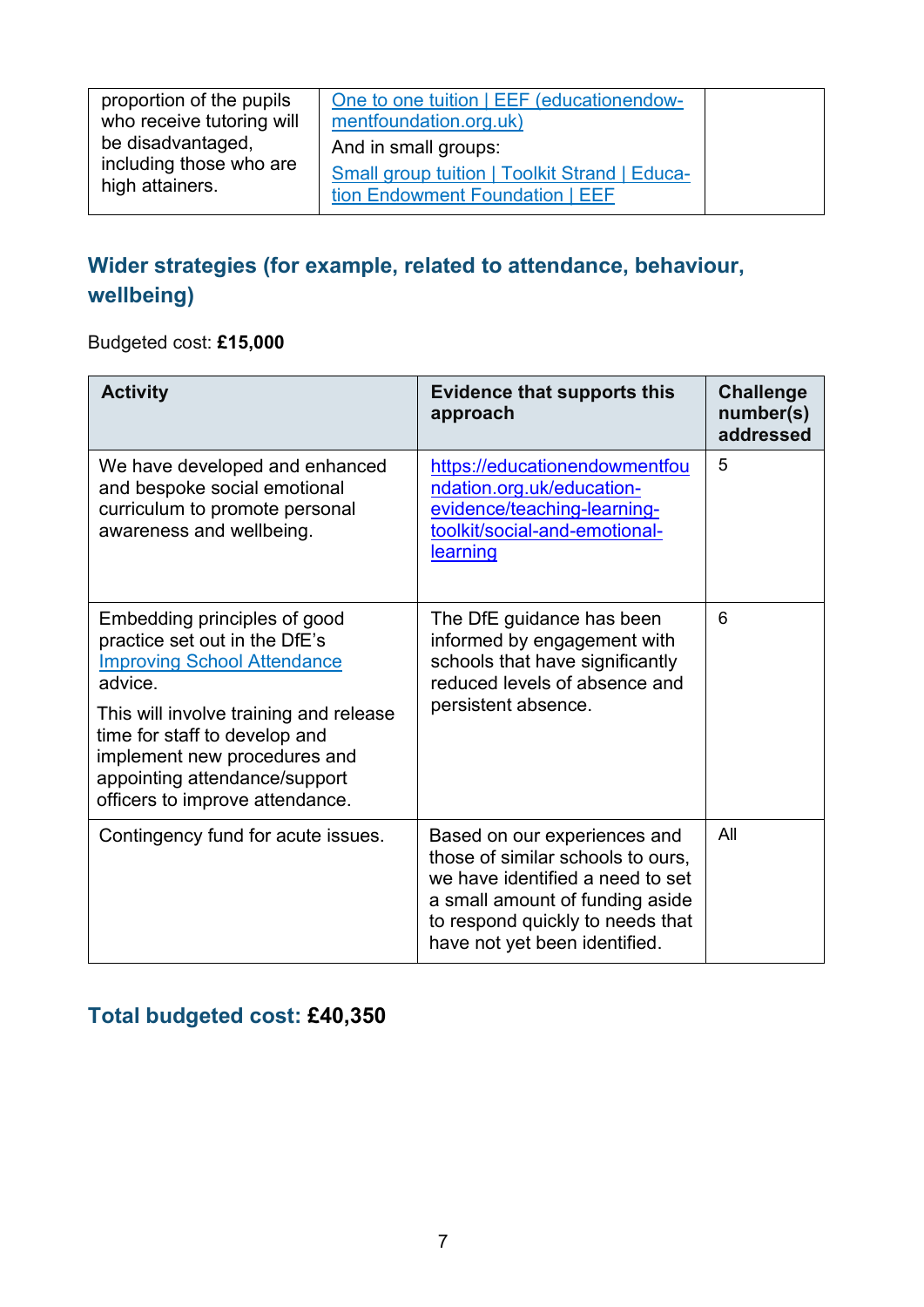# **Part B: Review of outcomes in the previous academic year**

### **Pupil premium strategy outcomes**

This details the impact that our pupil premium activity had on pupils in the 2020 to 2021 academic year.

Our internal assessments during 2020/21 suggested that the performance of disadvantaged pupils was lower than in the previous 2 years in key areas of the curriculum. Despite being on track during the first year (2018/19), the outcomes we aimed to achieve in our previous strategy by the end of 2020/21 were therefore not fully realised.

Our assessment of the reasons for these outcomes points primarily to Covid-19 impact, which disrupted all our subject areas to varying degrees. As evidenced in schools across the country, school closure was most detrimental to our disadvantaged pupils, and they were not able to benefit from our pupil premium funded improvements to teaching and targeted interventions to the degree we had intended. The impact was mitigated by our resolution to maintain a high quality curriculum, including during periods of partial closure, which was aided by use of online teaching by class teachers via Google Classrooms. We also insisted on the attendance of all disadvantaged pupils during lockdown.

Although overall attendance in 2020/21 was lower than in the preceding year, persistent absence is linked to families that we are working closely with to improve. Other pupil premium attendance remains high, however given the link between attendance and outcomes, we chose to include this in our current plan to continue to target better overall attendance with the 3% of children.

Our assessments and observations indicated that pupil behaviour, wellbeing and mental health were significantly impacted last year, primarily due to COVID-19-related issues. The impact was particularly acute for disadvantaged pupils and their lack of access to outdoor activities and space. We used pupil premium funding to provide wellbeing support for all pupils, including an increased number of outings and targeted interventions using our school counsellor. We are building on that approach with the activities detailed in this plan.

#### **Externally provided programmes**

| Programme | Provider |
|-----------|----------|
|           |          |
|           |          |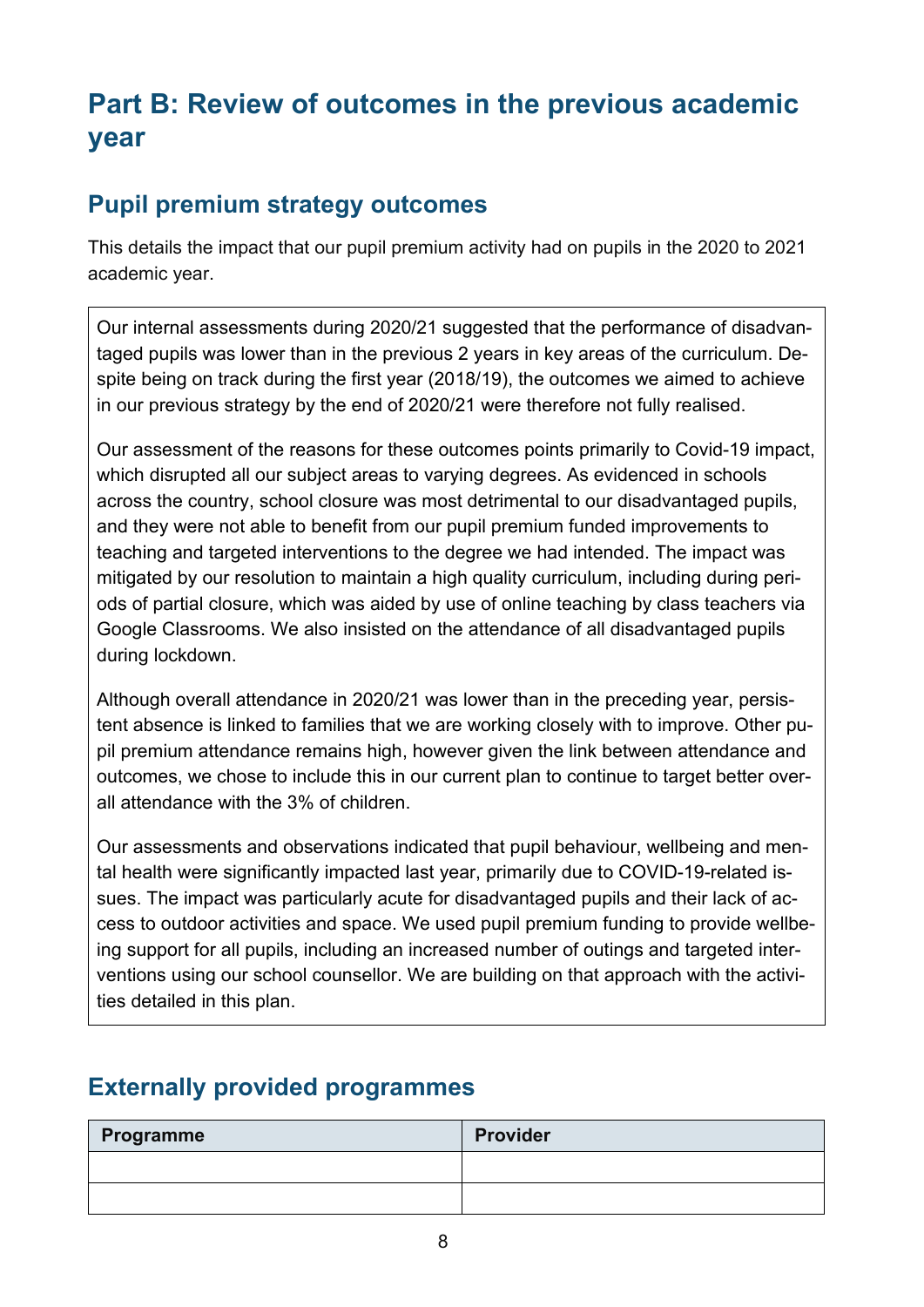# **Service pupil premium funding (optional)**

| <b>Measure</b>                                                                          | <b>Details</b>                                                                                                                                                                           |
|-----------------------------------------------------------------------------------------|------------------------------------------------------------------------------------------------------------------------------------------------------------------------------------------|
| How did you spend your<br>service pupil premium<br>allocation last academic<br>year?    | We supported all PPG children and PPG families with ex-<br>tra resources/support during national lockdowns. We<br>made sure all PPG children attended school throughout<br>the lockdown. |
|                                                                                         | We targeted these children through small group interven-<br>tions throughout the Spring term to ensure the gap<br>caused by various lockdowns was narrowed.                              |
| What was the impact of<br>that spending on service<br>pupil premium eligible<br>pupils? | Assessments by teachers demonstrated progress in<br>subject areas where extra support classes were provided.                                                                             |